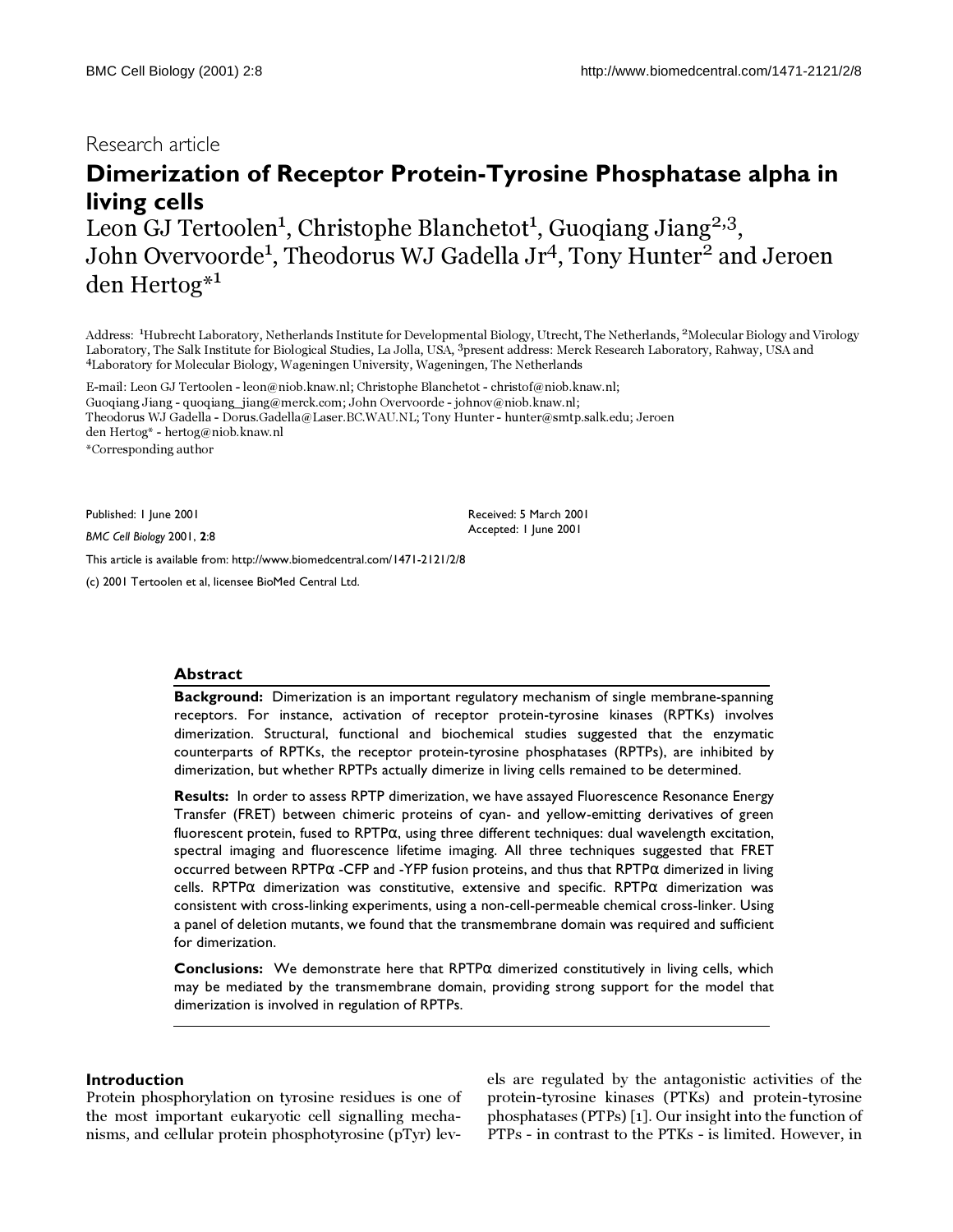recent years evidence is emerging that PTPs play important and specific roles in biological processes [\[2](#page-12-1)[,3](#page-12-2)[,4\]](#page-12-3). Transmembrane PTPs, tentatively called receptor PTPs, RPTPs, are interesting, because their diverse extracellular domains may function as ligand binding domains. Recently, Pleiotrophin was identified as a ligand of RP-TPβ/ζ, and binding of Pleiotrophin led to inactivation of RPTPβ/ζ activity, resulting in increased tyrosine phosphorylation of its substrate, β-Catenin [[5\]](#page-12-4). The mechanism underlying ligand-induced modulation of RPTP activity remains to be determined.

Dimerization is a well-established regulatory mechanism for single membrane-spanning receptors [[6](#page-12-5)[,7\]](#page-12-6), which may be involved in regulation of RPTPs. The crystal structure of RPTPα-D1, which is highly homologous to other PTPs [\[8,](#page-12-7)[9](#page-12-8)[,10](#page-12-9)[,11](#page-12-10)[,12](#page-12-11),[13](#page-12-12),[14\]](#page-12-13), showed that an amino-terminal helix-turn-helix wedge-like segment interacts with the dyad-related monomer, in such a manner that both catalytic sites in the dimer are occluded [[9](#page-12-8)]. It should be noted that the crystal structures of RPTPµ-D1 and of the complete cytoplasmic domain of LAR do not show dimers like  $RPTP\alpha$  [\[11](#page-12-10)[,12](#page-12-11)]. Functional experiments with EGFR/CD45, a chimeric protein, consisting of the extracellular domain of the Epidermal Growth Factor Receptor (EGFR) and the intracellular domain of the RP-TP, CD45, demonstrated that ligand-induced dimerization leads to functional inactivation of CD45 [[15\]](#page-12-14). Mutation of a single residue in the wedge of CD45 abolishes dimerization-induced functional inactivation [\[16\]](#page-12-15). The importance of tight regulation of CD45 was demonstrated by the introduction of a targeted point mutation in the wedge in mice. The CD45 E613R mutation causes lymphoproliferation and autoimmunity in mice, result-ing in death [\[17](#page-12-16)]. RPTP $\alpha$  dephosphorylates and activates the PTK c-Src [[18](#page-12-17)[,19](#page-12-18),[20](#page-12-19),[21](#page-12-20)] via a phosphotyrosine displacement mechanism, involving Src pTyr529 and RPT-P $\alpha$  pTyr789 [[22\]](#page-12-21). Recently, we demonstrated that forced dimerization of RPTPα by introduction of a disulfide bridge in the extracellular domain leads to inactivation of RPTPα as assessed by analysis of c-Src Tyr529 phosphorylation and activity. Similar to CD45 [\[16](#page-12-15)], dimerization-induced inactivation of RPTPα was dependent on an intact wedge [\[23](#page-12-22)]. Therefore, it is clear that RPTPs can be regulated by dimerization. Experiments with chemical cross-linkers indicated that RPTPα forms dimers [[24\]](#page-12-23). The use of chemical cross-linkers to analyze protein-protein interactions has many disadvantages due to the fact that detection of the interaction is indirect. Here we report the analysis of RPTPα dimerization in living cells using a non-invasive, non-destructive method, Fluorescence Resonance Energy Transfer (FRET).

FRET is a method to assess distances at the molecular level. FRET is a direct radiation-less transfer of energy from the excited donor fluorophore to the acceptor fluorophore, which occurs if the two fluorophores are in very near vicinity of each other, usually less than 60Å [[25](#page-12-24)[,26](#page-12-25)[,27](#page-12-26)]. Recently, FRET has been applied to analyse interactions between proteins, fused to derivatives of Green Fluorescent Protein (GFP) [\[28](#page-12-27)[,29](#page-12-28)]. For instance, GFP-FRET has been used to assay changes in cytosolic  $Ca<sup>2+</sup>$ -concentrations using "cameleons" [[30](#page-12-29),[31](#page-12-30)], to probe interactions between Bcl-2 and Bax in mitochondria [[32\]](#page-12-31), to visualize nuclear interactions of Pit-1 with other transcription factors [[33\]](#page-12-32), to analyze interactions between nuclear import factors [\[34](#page-12-33)], to assess dimerization of G protein coupled receptors [\[35](#page-13-0)], and to follow the interaction between GRB2 and the Epidermal Growth Factor Receptor (EGFR) in vivo [[36](#page-13-1)].

We have assayed FRET between fusion proteins of RPT-Pα, fused to CFP and YFP, by dual wavelength excitation, spectral imaging microscopy (SPIM) and fluorescence lifetime imaging microscopy (FLIM), and found that FRET occurred, using all three methods, suggesting that  $RPTP\alpha$  dimerized constitutively. The FRET results were consistent with experiments using chemical cross-linkers. Finally, using deletion mutants, we mapped a site of interaction to the transmembrane domain, and demonstrate that the transmembrane domain is sufficient to drive dimerization. Our results provide strong support for the model that RPTPs are regulated by dimerization, and may be useful for analysis of factors that modulate RPTPalpha dimerization.

## **Results**

## *FRET between RPTPalpha-GFP fusion proteins*

In order to determine whether RPTPα formed dimers in living cells, we generated RPTPα-fusion proteins by substitution of RPTPα-D2 with CFP or YFP, a good donoracceptor fluorophore pair for FRET [\[30](#page-12-29)[,31\]](#page-12-30) (Fig. [1](#page-2-0)A). RP-TP $\alpha$ -516-CFP and RPTP $\alpha$ -516-YFP (individually, or in combination) were transiently transfected into SK-N-MC neuroepithelioma cells. RPTPα-516-YFP localized to the cell membrane as assessed by confocal microscopy (Fig. [1B](#page-2-0)). Similarly, RPTPα-516-CFP localized to the cell membrane (data not shown). The excitation spectra were determined in single living cells, using two filter sets, confirming that the excitation maxima are 452 and 514 nm for CFP and YFP, respectively [[30](#page-12-29),[31](#page-12-30)], and that there was little overlap between the two excitation spectra (Fig. [1](#page-2-0)C). The excitation spectrum of a cell that coexpressed RPTPα-516-CFP and RPTPα-516-YFP suggested that FRET occurred, since a strong signal was detected at the YFP emission wavelength (curve 4, Fig. [1](#page-2-0)C) upon excitation below 440 nm (predominantly exciting CFP), whereas this signal was nearly absent in single RPTPα-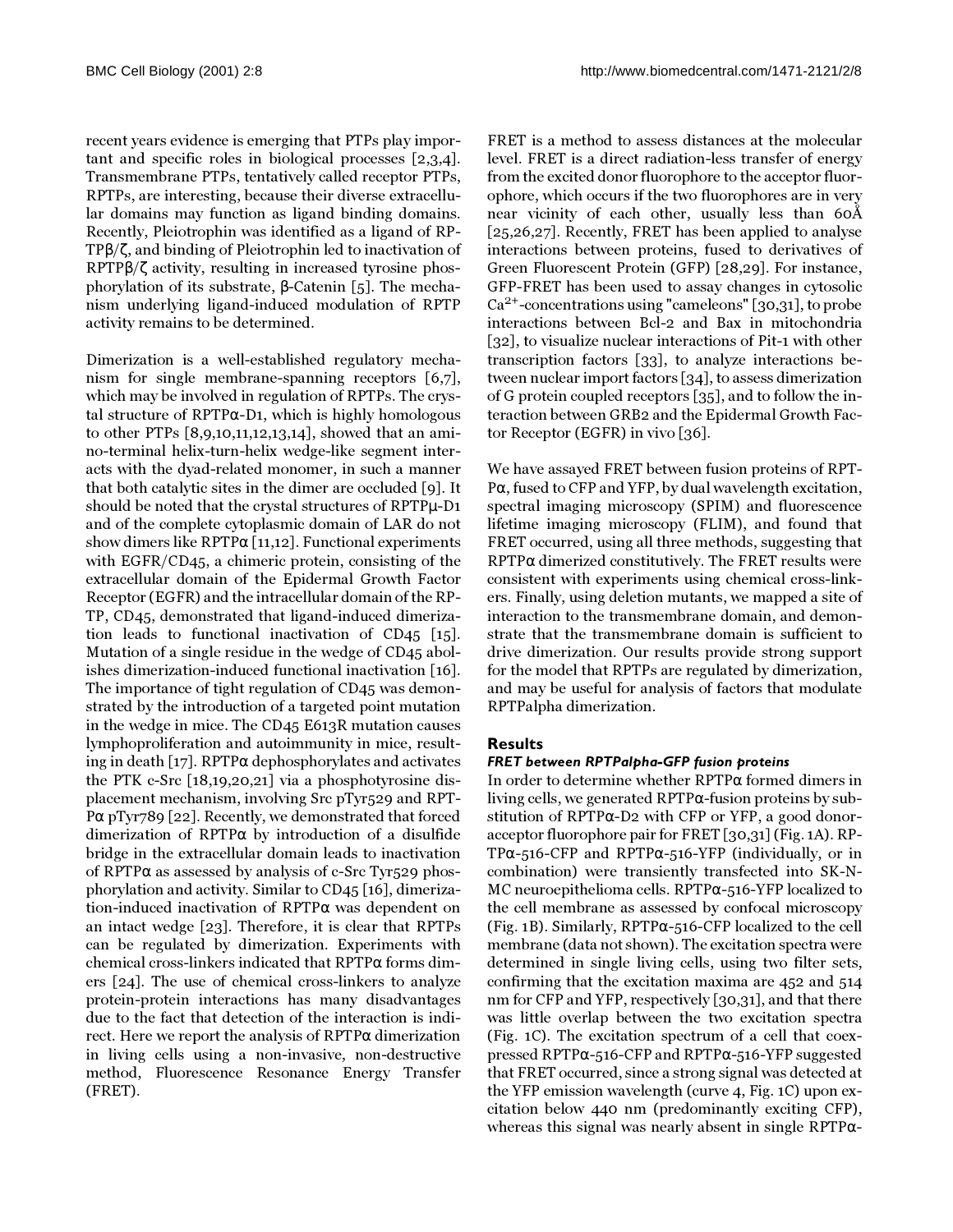

<span id="page-2-0"></span>Expression and spectral properties of chimeric fluorescent RPTPα proteins. (**A**) Schematic representation of wild type RPTPα (RPTPα and RPTPα-516-XFP, a construct in which either CFP or YFP (indicated by XFP) was inserted at position 516, thereby replacing the membrane distal PTP domain, D2. The extracellular domain (ED), transmembrane domain (black box), membrane-proximal domain (D1) and membrane-distal domain (D2) are indicated. (**B**) Confocal micrograph of a single SK-N-MC neuroepithelioma cell transfected with an expression vector for RPTP $\alpha$ -516-YFP, illustrating membrane localization of RPTP $\alpha$ -516-YFP. (**C**) SK-N-MC cells were transfected with RPTPα-516-CFP (traces 1 and 2), RPTPα-516-YFP (trace 3), or both (trace 4). Excitation spectra of single, live cells were corrected for background and are depicted using filter #1 (longpass 490 nm)(trace 1), allowing detection of CFP, and using filter #2 (bandpass 530-560 nm)(traces 2 - 4), optimal for detection of YFP. Filter #2 is the FRET filter, allowing detection of FRET when CFP and YFP are in a protein complex.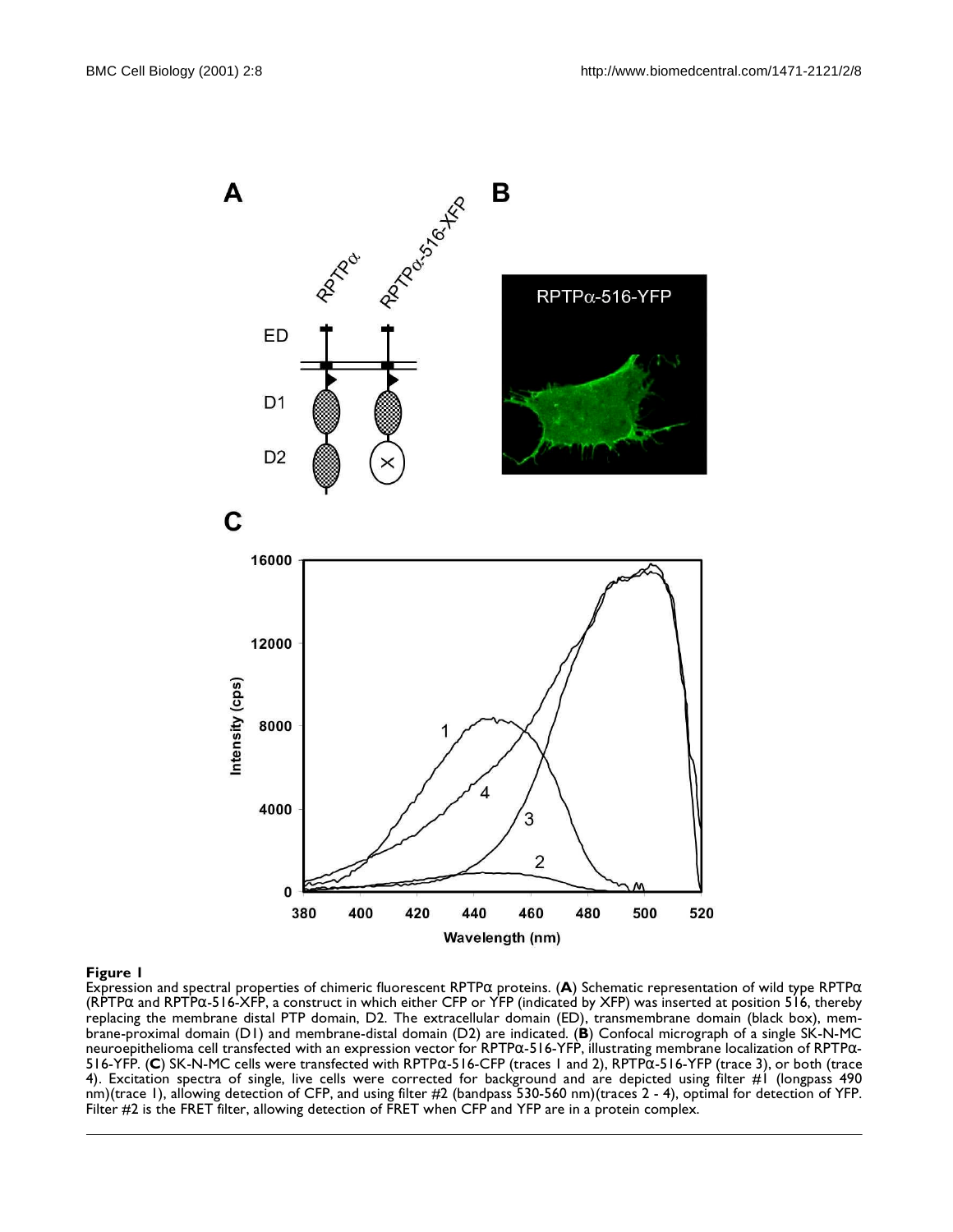516-CFP or RPTPα-516-YFP transfected cells (compare with curves 2 and 3). FRET between RPTP $\alpha$ -516-CFP and RPTP $\alpha$ -516-YFP suggested that RPTP $\alpha$  dimerized under these conditions.

Routinely, we determined fluorescence intensities in single living cells following excitation at 440 nm and 490 nm, using the FRET filter. Initially, we used RPTP $\alpha$ -516-CFP/-YFP, human EGFR-CFP/-YFP as a negative control, and constitutively dimeric RPTPα-P137C-CFP/- YFP as a positive control (Fig. [2A](#page-4-0)). The  $F(440)/F(490)$ ratio consists of three terms: direct YFP emission, direct CFP emission, and sensitized emission (directly proportional to FRET efficiency  $(E)$  and dimerization  $(α)$ , two terms that cannot be separated from each other (see Materials and Methods). We have calculated the theoretical values of  $F(440)/F(490)$  under conditions of no dimerization (E  $^*\alpha$  = 0), and substantial dimerization (E  $^*\alpha$  = 0.5), and plotted these values against the ratio of the CFP- and YFP-concentrations R(CFP/YFP) (Fig. [2](#page-4-0)B). It is clear from Fig. [2B](#page-4-0) that  $F(440)/F(490)$  is substantially higher under conditions of dimerization and FRET (E  $\mathring{~}^\ast\alpha$ = 0.5) than under conditions of no FRET and/or dimerization (E  $^*\alpha$  = 0). In addition, it is clear that changes in the CFP:YFP expression ratio affect  $F(440)/F(490)$ . We have indicated the theoretical  $F(440)/F(490)$  levels under conditions of no dimerization and/or FRET with  $R(CFP/YFP) = 0.5 (F(440)/F(490) = 0.25)$  and  $R(CFP/$  $YFP$ ) = 1.5 ( $F(440)/F(490)$  = 0.37) (Fig. [2B](#page-4-0), bottom and top dashed lines, respectively). We have analysed protein expression of the CFP- and YFP-fusion proteins by immunoblotting and found roughly similar expression levels for all the fusion proteins that we used, which was expected since the only difference between these proteins is a limited number of point mutations (six) that affect the fluorophore. The ratio of concentrations of CFP and YFP was close to 1.0 for all fusion protein pairs, and certainly  $0.5 \leq R(CFP/YFP) \leq 1.5$ . Hence, if the experimental  $F(440)/F(490)$  for any CFP/YFP fusion protein pair is 0.25 or less, there is no dimerization and/or FRET. If  $F(440)/F(490) > 0.37$ , our simulations (Fig. [2](#page-4-0)B) indicate that FRET and hence a physical interaction (dimerization) occurs. If  $0.25 < F(440)/F(490) < 0.37$ , one cannot distinguish whether the increased value is caused by a high CFP:YFP expression ratio in the cells or by dimerization-induced CFP to YFP FRET with this method. We postulate that under our experimental conditions with similar amounts of CFP and YFP fusion proteins expressed in the total cell population, an average  $F(440)/F(490)$  ratio value >0.37 for a large group of individual cell measurements is the result of FRET and dimerization.

The  $F(440)/F(490)$  ratio of coexpressed RPTP $\alpha$ -516-CFP and -YFP was  $0.46\pm0.07$  (Fig. 2C), while the expression levels were similar (Fig. 2D), suggesting constitutive dimerization and FRET. As a control, we determined the  $F(440)/F(490)$  ratio of EGFR-CFP and -YFP, which was 0.20±0.05, suggesting there was no dimerization and/or FRET (Fig. 2C, D). To induce constitutive dimerization, we substituted Pro137 in the extracellular domain of RPTPα with cysteine. RPTPα-P137C formed a disulfide bridge, thus inducing constitutive homodimerization, and more than 80% of RPTPα-P137C was detected in the dimeric form by SDS-PAGE under non-reducing conditions [23] (Fig. 2E). The  $F(440)/F(490)$  ratio of constitutively dimeric RPTPα- P137C-CFP/-YFP was 0.50±0.07 (Fig. 2C) with similar expression of the -CFP and - YFP fusion proteins (Fig. 2D). Since the  $F(440)/F(490)$  ratios of RPTPα-516-CFP/- YFP and RPTPα-P137C-CFP/-YFP were comparable and well above the FRET/dimerization threshold of 0.37, we conclude that dimerization of wild type RPTPα was constitutive and extensive.

## *RPTPalpha dimerization assessed by SPIM and FLIM*

In order to validate the excitation-ratio FRET data and exclude artefacts due to aberrant CFP:YFP expression ratios, we performed additional FRET-experiments for the full length RPTPα-CFP and -YFP fusion proteins using other methods and equipment. With SPIM, fluorescence emission spectra can be determined from living cells with spatial resolution along one dimension [[37](#page-13-2),[38](#page-13-3)]. Using this technique, several spectra were obtained from plasma membranes of single living SK-N-MC neuroepithelioma cells that were cotransfected with RPTPα-CFP and either RPTPα- YFP or EGFR-YFP (control). From Fig. [3](#page-5-0)A it can be inferred that the RPTPα-CFP + RPTPα-YFP coexpressing cells displayed a clearly increased relative fluorescence at wavelengths between 500 and 600 nm, with a maximum increase at 527 nm upon excitation at 435 nm. The increased relative fluorescence closely matched a YFP emission spectrum, which was almost absent in control cells where similar amounts of RPTPα-CFP and EGFR-YFP were expressed. These data suggest that the increased YFP fluorescence observed in RPTPα-CFP and RPTPα-YFP double transfected cells is due to sensitized YFP emission resulting from CFP to YFP FRET.

To exclude the possibility that the increased YFP emission was caused by a high YFP to CFP expression ratio, we performed FLIM experiments on the very same cells by employing the other detector port of the SPIM-FLIM imaging microscope. FRET causes a decrease in the donor (i.e. CFP) fluorescence lifetime [[25](#page-12-24),[38](#page-13-3)]. As shown in Fig. [3](#page-5-0)B, the CFP-fluorescence lifetimes (τφ) were lower in case of the RPTPα-CFP and RPTPα-YFP coexpressing cells than in control cells, coexpressing RPTPα-CFP and EGFR-YFP. The decrease in the CFP-fluorescence lifetime from 2.6 ns to 2.2 ns clearly demonstrated CFP to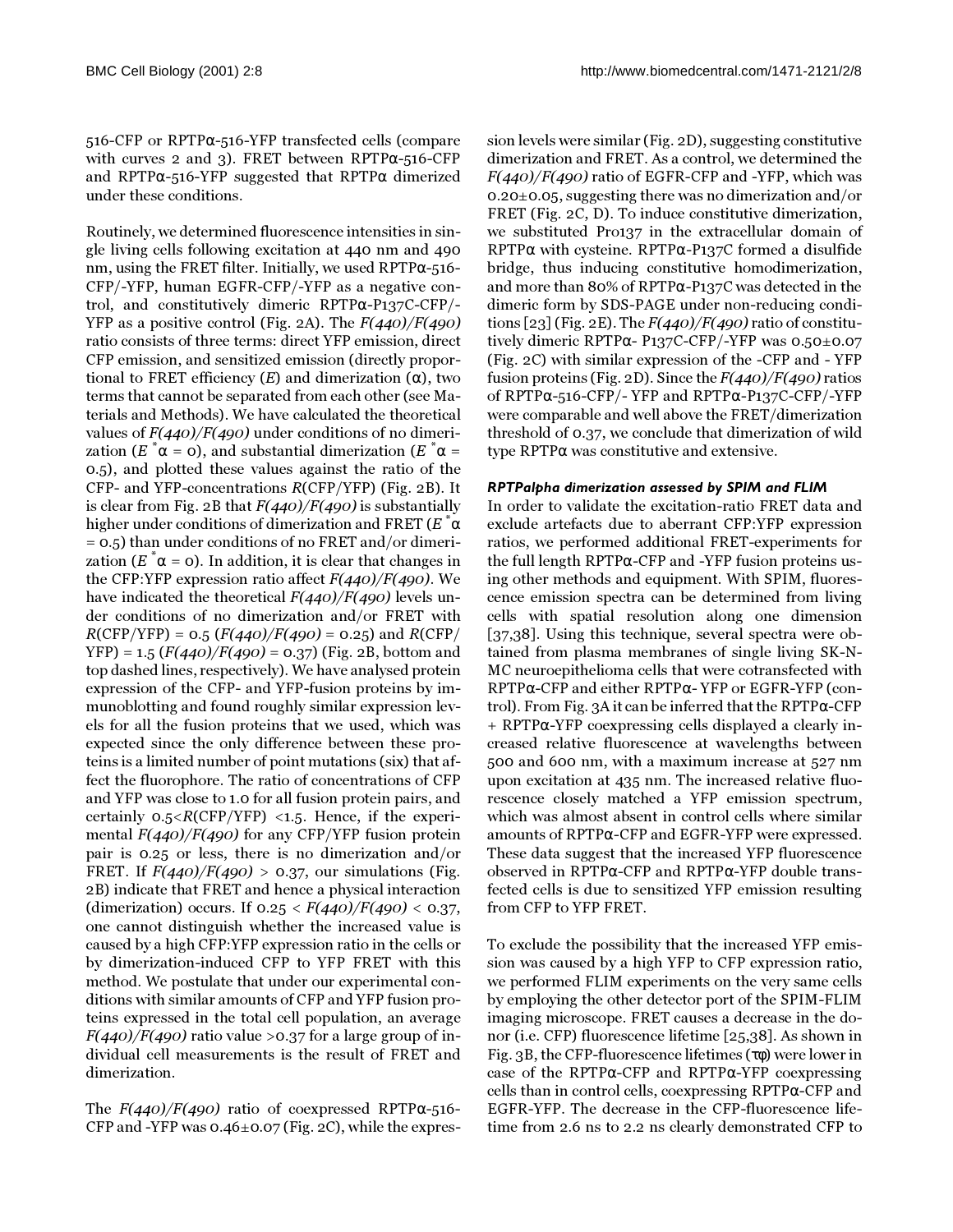

<span id="page-4-0"></span>Specific and constitutive dimerization of RPTPα, as assessed by FRET. (**A**) Schematic representation of the constructs that were used. RPTPα-D2 was replaced by CFP or YFP in RPTPα-516-XFP. Pro137 was mutated to Cys in RPTPα-P137C-XFP and RPTPα-P137C, leading to the formation of a disulfide bridge, and thus to constitutive dimerization. In EGFR-XFP, the C-terminus of the EGFR was replaced by CFP or YFP. (**B**) Theoretical values of *F(440)/F(490)*, calculated as described in the Experimental Procedures section for no FRET and/or dimerization (bottom trace), or significant dimerization (*E* \* α = 0.5, upper trace). The dashed lines indicate the *F(440)/F(490)* levels under conditions of no FRET and/or dimerization with *R*(CFP/YFP) = 0.5 (lower dashed line), or *R*(CFP/YFP) = 1.5 (upper dashed line). *F(440)/F(490)* levels close to the lower dashed line indicate that no FRET and/or dimerization occurs. *F(440)/F(490)* values above the upper dashed line are most likely due to FRET. *F(440)/F(490)* values between the two dashed lines are ambiguous, since *F(440)/F(490)* values may indicate high CFP:YFP expression ratios and no FRET and/or dimerization, or low CFP:YFP expression ratios and little FRET and dimerization. (**C**) SK-N-MC cells were transiently transfected with combinations of CFP- and YFP-fusion proteins, fused to RPTPα-516, to the EGFR, or to constitutively dimeric RPTPα-P137C. The *F(440)/F(490)* ratios were determined in at least 10 single living cells from at least two independent experiments, and the error bars indicate the standard deviation. The dashed lines indicate the theoretically minimal *F(440)/F(490)* ratio (bottom dashed line), and the FRET threshold level (upper dashed line). (**D**) Expression of the fusion proteins in (C) was monitored by immunoblotting to verify that similar levels of fusion proteins were expressed, using an anti-GFP antibody (left two panels), or an anti-HA-tag antibody (right panel). (**E**) Wild type RPTPα and RPTPα-P137C were transfected into SK-N-MC cells. Lysates of these cells were run on 5% SDS-PAGE gels under reducing (+β-mercaptoethanol, β-ME) or non-reducing conditions (-β-ME). Immunoblots, probed with anti-RPTPα antibodies are depicted with the molecular weight of marker proteins that were co-electrophoresed with the samples on the left (in kDa). The position of monomeric (M) and dimeric (D) RPTP $\alpha$  is depicted on the right.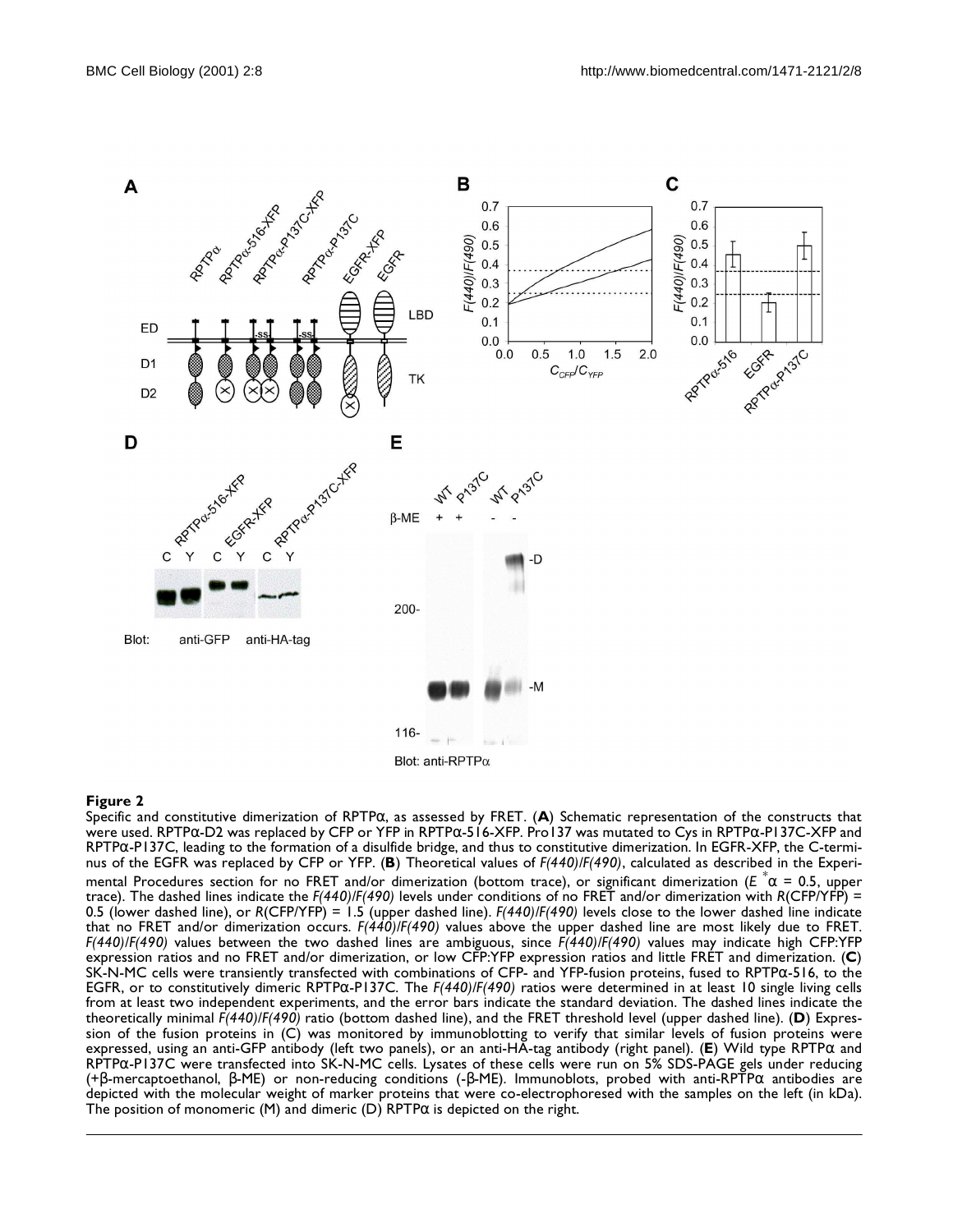

<span id="page-5-0"></span>SPIM and FLIM confirm FRET in full length RPTPα-CFP and -YFP expressing cells. **(A)** Normalized uncorrected fluorescence emission spectra of plasma membrane regions of single SK-N-MC cells expressing both RPTPα-CFP and RPTPα-YFP (closed circles) or SK-N-MC cells expressing both RPTPα-CFP and EGFR-YFP (control, open circles) as obtained by fluorescence spectral imaging microscopy (SPIM). The emission spectra were normalized to the first emission peak of the CFP spectrum (at 475 nm) for comparative reasons (note that due to this normalization procedure no 'quenching' of CFP fluorescence due to FRET seems apparent from the figure). **(B)** CFP-fluorescence lifetime images (τφ, calculated from the phase shift) of cells expressing both RPTPα-CFP and RPTPα-YFP (left) or RPTPα-CFP and EGFR-YFP (control, right). The histogram represents the distribution of fluorescence lifetimes throughout the image. **(C)** Correlation between FLIM and SPIM data of cells expressing both RPTPα-CFP and RPTPα-YFP (closed symbols) or RPTPα-CFP and EGFR-YFP (control, open symbols). Each point represents a combined SPIM and FLIM measurement of a single cell. On the horizontal axis the normalized intensity of the emission spectrum at 527 nm is indicated (which is proportional to the YFP/CFP fluorescence emission ratio). Lifetimes determined from phase (τφ) and modulation (τ<sub>M</sub>) are plotted with circles and squares, respectively. Regression analysis indicated a -85% and -88% correlation coefficient for the respective lines. Error bars represent pixel-by-pixel standard deviations in fluorescence lifetimes or fluorescence emission spectra.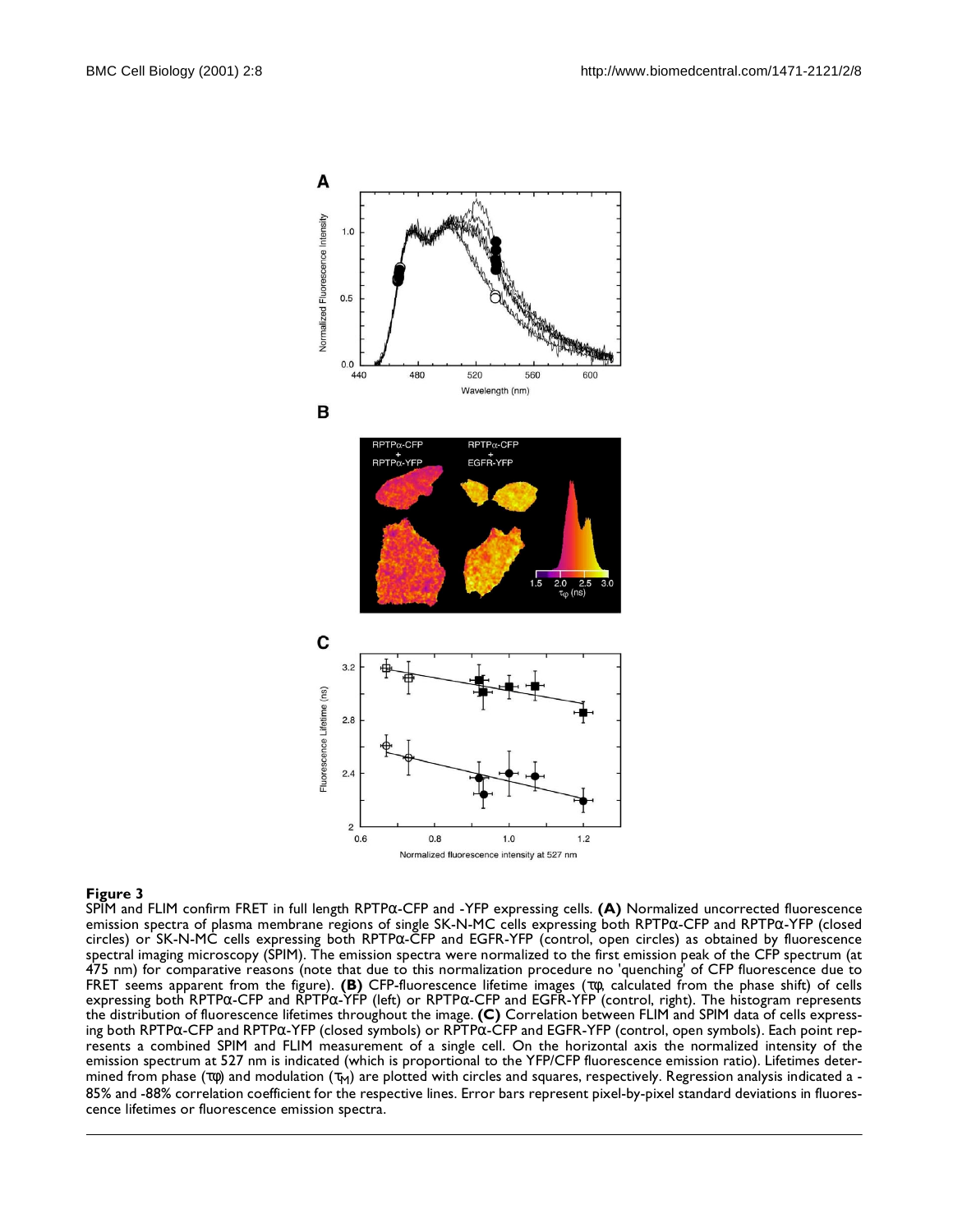YFP FRET due to close proximity of the two fluorophores, which cannot be explained by variation in CFP:YFP expression ratios [\[38\]](#page-13-3). The control CFP-lifetime of 2.6 ns was identical to that of cells expressing cytosolic (unfused) CFP which has a τφ lifetime of 2.6 ns at the employed modulation frequency (data not shown, see also [[38](#page-13-3)]). Because the reduction in CFP lifetime was rather low, we correlated the lifetime data with the SPIM data (see Fig. [3C](#page-5-0)). A clear negative correlation was observed between the emission ratios and the CFP fluorescence lifetimes (both τφ and  $\tau_M$ ). These data confirm the notion that the increased YFP fluorescence for the RPT-Pα-CFP and RPTPα-YFP coexpressing cells (Fig. [3](#page-5-0)A) indeed reflects sensitized emission resulting from FRET. Furthermore, the experiments in Fig. [3](#page-5-0)A and [3C](#page-5-0) also show that the FRET is not due to nonspecific RPTP $\alpha$  interactions as a result of high concentrations in the plasma membrane, since the control with EGFR-YFP did not show sensitized YFP emission. Hence these FRET experiments demonstrate a specific RPTPα-RPTPα interaction (i.e. dimerization) in the plasma membrane of living SK-N-MC neuroepithelioma cells.

## *Cross-linking of RPTPalpha using a chemical cross-linker*

We used the non-cell-permeable irreversible chemical cross-linker, bis- [sulfosuccinimidyl]suberate (BS3), on intact cells to confirm that RPTPα-YFP dimerized. A considerable proportion of RPTPα-YFP, designated long form (L) (Fig. [4](#page-7-0)A), migrated with an apparent molecular weight that was consistent with dimerization following treatment of the cells with  $BS<sup>3</sup>$  (indicated by LL) (Fig. [4B](#page-7-0)). The proportion of cross-linked dimers appeared to be low. It is noteworthy that - similar to RPTPα-YFP less than 10% of the constitutively dimeric RPTPα-P137C was cross-linked by  $BS^3$  (data not shown), suggesting that the efficiency of cross-linking was low under these conditions. These results are similar to previously published results with wild type RPTPα, lacking GFP derivatives [\[24](#page-12-23)], indicating that the GFP-derivatives neither enhanced nor interfered with RPTPα-YFP dimerization. We tested dimerization of a deletion mutant of RPTPα, enabling us to investigate whether  $RPTP\alpha$  homodimerized, or merely interacted with another protein of similar size. RPTPα-200-CFP, lacking almost the entire cytoplasmic domain, including the wedge, had an apparent molecular weight of approximately 110 kDa, and was designated short form (S) (Fig. [4](#page-7-0)A). RPTPα-200-CFP migrated as a dimer following treatment of the cells with BS3 (indicated by SS) (Fig. [4](#page-7-0)B). Dimerization of the short form appeared to be more efficient than of the long form (Fig. [4](#page-7-0)B). However, we cannot exclude that this is due in part - to an artefact as a result of more efficient blotting of smaller proteins. Co-transfection of RPTPα-YFP (L) and RPTPα-200-CFP (S) followed by treatment with BS3 led to the formation of LL-dimers, SS-dimers, and a

novel intermediate form, LS-heterodimers. Mixing of lysates from BS<sup>3</sup>-treated cells transfected with only RPT-Pα-YFP or RPTPα-200-CFP illustrated that the LS heterodimer was only detected after BS<sup>3</sup>-treatment of cells co-expressing RPTPα-YFP and RPTPα-200-CFP (Fig. [4](#page-7-0)B). Thus, BS<sup>3</sup>-mediated cross-linking confirmed the FRET measurements, and the heterodimerization results of the long and short forms demonstrated that RP-TPα homodimerized specifically.

#### *Mapping of the region involved in dimerization*

In order to establish which regions in RPTPα were required for dimerization, we determined the  $F(440)$ /  $F(490)$  ratio of a panel of RPTP $\alpha$  mutants. Initially, we focussed on the region that is involved in dimerization in the crystal structure of RPTP $\alpha$  [\[9\]](#page-12-8). Subtle mutations and deletions of (part of) the wedge diminished RPTPα dimerization as assessed using the chemical cross-linker  $BS<sup>3</sup>$  [\[24](#page-12-23)]. Surprisingly, neither subtle mutations, nor deletion of the entire wedge reduced FRET significantly (data not shown). Therefore, we generated additional deletion mutants and determined the  $F(440)/F(490)$  ratio (Fig. [5](#page-8-0)A, B). Neither deletion of D2 (RPTP $\alpha$ -516), D1 and D2 (RPTPα-250), nor deletion of the wedge, D1 and D2 (RPTP $\alpha$ -200) reduced the  $F(440)/F(490)$  ratio significantly. Expression of all the different CFP and YFP fusion protein pairs was similar (Fig. [5C](#page-8-0)). Some transmembrane domains are sufficient for dimerization, e.g. the transmembrane domain of glycophorin A [[39\]](#page-13-4). To test whether the transmembrane domain of RPTPα was involved in dimerization, we deleted the extracellular domain of the RPTPα-200-CFP and -YFP constructs, rendering fusion proteins that consisted of little more than the RPTPα transmembrane domain and CFP or YFP (Fig. [5](#page-8-0)A). Analysis of the  $F(440)/F(490)$  ratio in cells transfected with RPTPα-200∆ ED-CFP and -YFP demonstrated that deletion of the extracellular domain did not reduce dimerization significantly (Fig. [5\)](#page-8-0), indicating that the extracellular domain was not required for dimerization. To test the specificity of transmembrane domains in dimerization, we replaced RPTPα's transmembrane domain with the transmembrane domain of the EGFR (Fig. [5](#page-8-0)A) and found that the  $F(440)/F(490)$  ratio of cells coexpressing RPTPα-200-YFP and RPTPα-EGFR-200-CFP was close to the theoretical minimum (bottom dashed line) (Fig. [5](#page-8-0)B). The chimeric RPTPα EGFR-200-CFP and -YFP proteins did not homodimerize either (Fig. [5](#page-8-0)B). These results demonstrate that the transmembrane domain of RPTPα was sufficient for dimerization of RPTPα

## **Discussion**

Here, we provide evidence that RPTPα dimerized in living cells. We have successfully used FRET to detect RPT-Pα dimers and dimerization was consistent with cross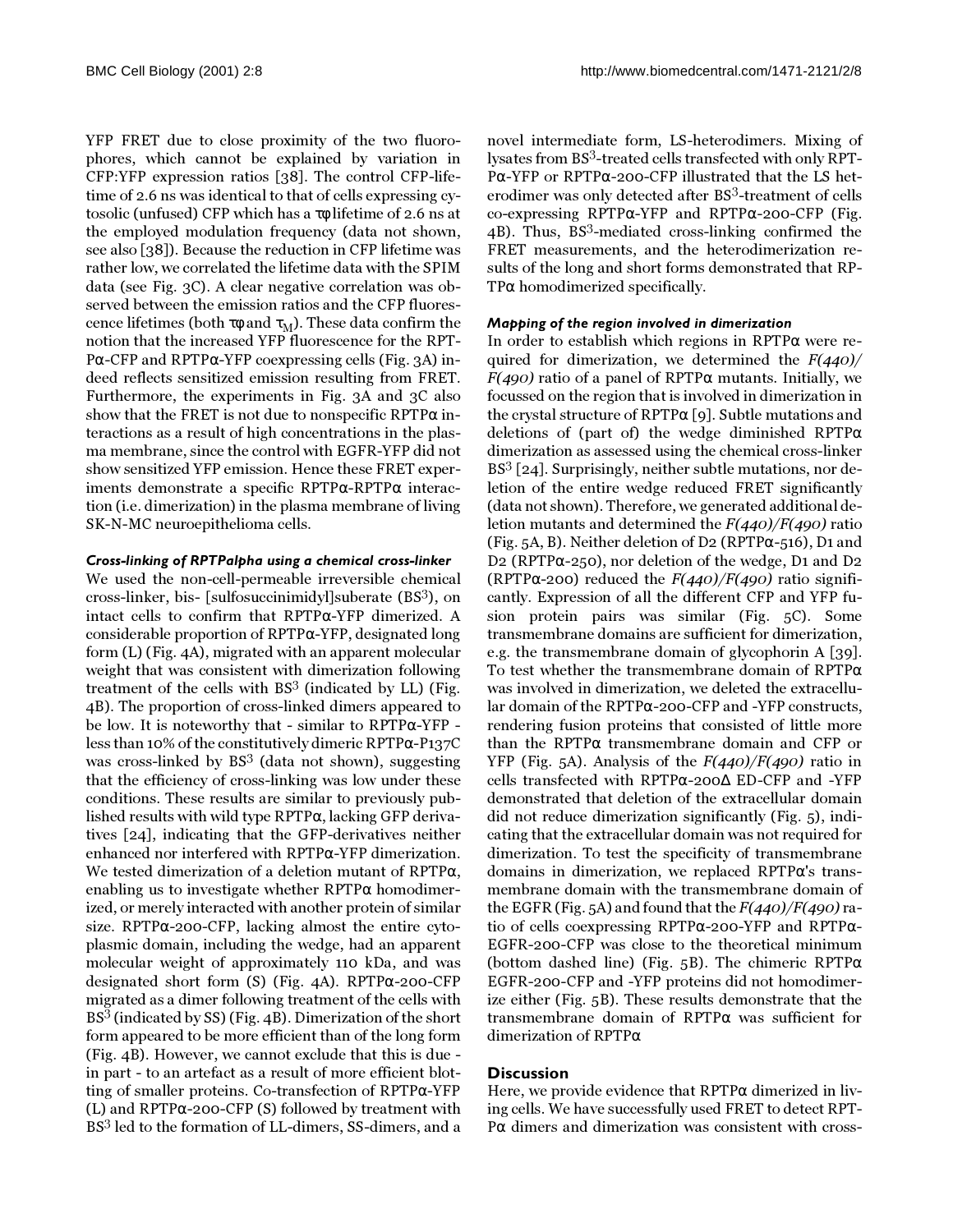B





#### <span id="page-7-0"></span>**Figure 4**

Homodimerization of RPTPα as assessed using a chemical cross-linker. (**A**) Distinct RPTPα constructs with different molecular weights were used to be able to discriminate between them. The long form (L) is a full length RPTPα construct with YFP fused to the C-terminus, while the short form (S) lacks almost all cytoplasmic sequences and contains CFP fused to residue 200, close to the transmembrane domain. (**B**) SK-N-MC cells were transiently transfected with the constructs depicted in (A). The cells were treated with the non-cell-permeable cross-linker, bis [sulfosuccinimidyl]suberate (BS $^3$ ), or left untreated, as indicated. Aliquots of the total cell lysates were run on a 5% SDS-polyacrylamide gel, the gel was blotted, and the immunoblot was probed with anti-HA-tag antibody. The positions of marker proteins that were co-electrophoresed with the samples are indicated on the left (in kDa). The position of monomeric RPTPα-YFP (the long form, L), dimeric RPTPα-YFP (LL), monomeric RPTPα-200-CFP (the short form, S), dimeric RPTPα-200-CFP (SS), and of the RPTPα-YFP/ RPTPα-200-CFP heterodimer (LS)

are indicated, as well as a non-specific band (NS). Lysates from BS<sup>3</sup>-treated cells that had been transfected with either RPTP $\alpha$ -YFP or RPTPα-200-CFP were mixed (mix), clearly demonstrating that the heterodimer (LS) only formed in cells that had been co-transfected with RPTP $\alpha$ -YFP and RPTP $\alpha$ -200-CFP.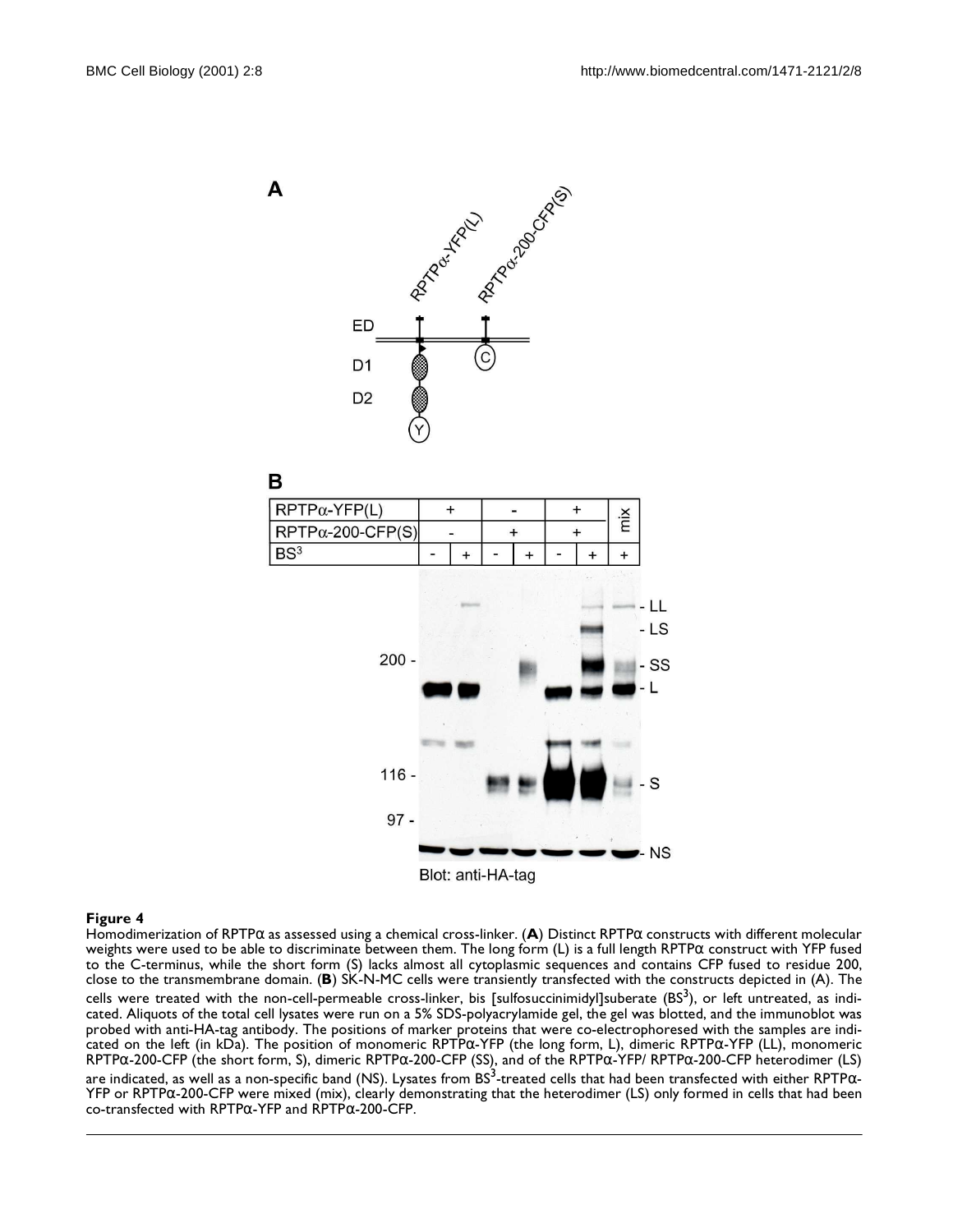

<span id="page-8-0"></span>The transmembrane domain mediates RPTPα dimerization. (**A**) Schematic representation of RPTPα and deletion mutants. RPTP $\alpha$  fused to XFP (RPTP $\alpha$ -XFP) and deletion mutants lacking D2 (RPTP $\alpha$ -516-XFP), D1 and D2 (RPTP $\alpha$ -250-XFP), the entire cytoplasmic domain (RPTPα-200-XFP), or the cytoplasmic domain and the extracellular domain (RPTPα-200 ED-XFP) are depicted. RPTPα-EGFR-200-XFP is identical to RPTPα-200-XFP, except that the transmembrane and a short part of the intracellular domain were replaced by the corresponding regions of the human EGFR (depicted on the right). XFP (X) represents either YFP or CFP. The RPTPα extracellular domain (ED) is indicated, as well as the transmembrane domain (RPTPα, black box; EGFR, open box), the wedge (triangle) and the two PTP domains (D1 and D2). The EGFR ligand binding domain (LBD) and tyrosine kinase (TK) domain are indicated on the right. (**B**) Deletion mutants of RPTPα, fused to CFP and YFP (depicted in A), were co-transfected as indicated, and *F(440)/F(490)* was determined in single living cells. Averages of at least 10 individual cells from at least two independent experiments are depicted with error bars indicating the standard deviation. The dashed lines indicate theoretical minimal *F(440)/F(490)* ratio (bottom dashed line), and the FRET threshold level (upper dashed line). According to a two-tailed student's t-test, all values except for RPTPalpha-200-YFP/ RPTPalpha-EGFR-200-CFP are significantly different from the negative control, RPTPalpha-EGFR-200-CFP/ -YFP (p<0.003). (**C**) Expression of the constructs that were used in (B) was monitored by SDS-polyacrylamide gel electrophoresis using different gels (7.5 - 12.5%, depending on the size of the construct), and immunoblotting, using an anti-HA-tag antibody as a probe, to verify that CFP and YFP were expressed at similar levels. The molecular weights of the fusion proteins are: RPTPα-XFP, 160 kDa; RPTPα-516-XFP, 130 kDa; RPTPα-250-XFP, 110 kDa; RPTPα-200-XFP, 104 kDa; RPTPα-200∆ ED-XFP, 50 kDa; RPTPα-EGFR-200-XFP, 104 kDa.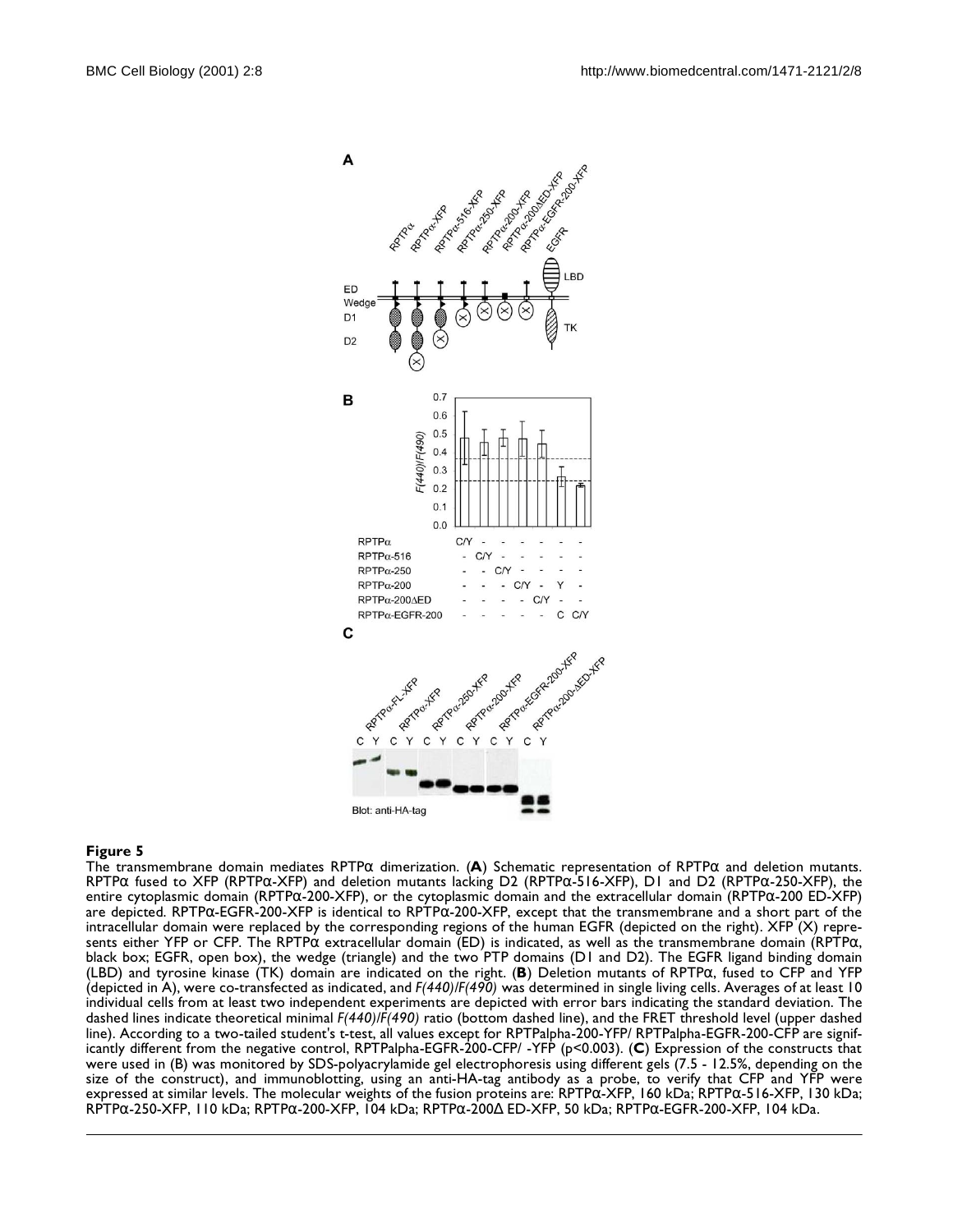linking experiments. Our results provide strong support for the model that dimerization is involved in regulation of RPTPs.

FRET was detected between RPTPα-CFP and RPTPα-YFP using three different techniques: dual wavelength excitation (Fig. [2](#page-4-0)), SPIM (Fig. [3](#page-5-0)A) and FLIM (Fig. [3](#page-5-0)B). The excitation-ratio method for determining FRET suffers from uncertainties when the CFP:YFP expression ratios, R(CFP/YFP), are not exactly known. Simulations show that high excitation ratios can be caused either by FRET or by an unfavorable (high) R(CFP/YFP) (Fig. [2](#page-4-0)B). Although for the entire cell population R(CFP/YFP) expression ratios were close to 1 (Fig. [2](#page-4-0)D), one cannot determine the expression ratio independently from FRET at the single cell level. Using the SPIM-method, FRET can be mimicked by unfavorable CFP/YFP expression ratios, but, in contrast to the excitation-ratio method, only when the R(CFP/YFP) is very low. The most reliable (but less sensitive) technique is FLIM. In conclusion, ratiometric analysis of FRET by dual wavelength excitation is a sensitive method for detection of FRET, which is reliable when similar levels of the two fluorophores are expressed.

We also demonstrated that  $RPTP\alpha$  dimerized by chemical cross-linking, a technique that is fundamentally different from FRET analysis.  $BS^3$ -mediated chemical cross- linking is a two-step chemical reaction, leading to a covalent bond, while FRET is only dependent on the distance between the two fluorophores. Dimerization, detected by chemical cross-linking appeared to be much less efficient than with FRET. However, this apparent difference is caused by the relatively low efficiency of the cross-linker, BS<sup>3</sup>. Only ~ 10% of RPTP $\alpha$ -P137C was detected in dimeric form following BS3-mediated crosslinking, like wild type RPTPα (data not shown), while ∼ 80% of RPTPα-P137C dimerized according to non-denaturing gels (Fig. [2E](#page-4-0)). According to the FRET analysis dimerization was extensive, since similar FRET levels were detected in wild type RPTPα as in constitutively dimeric RPTPα-P137C (Fig. [2\)](#page-4-0). Taken together, both FRET and cross-linking experiments indicate that dimerization of  $RPTP\alpha$  is extensive. Subtle changes, for instance in the wedge, did not affect dimerization detected by FRET, but did lead to detection of reduced dimerization according to the cross-linking experiments [[24\]](#page-12-23). This discrepancy may be explained by the difference in detection of dimerization. The extracellular domain may dimerize, without an interaction intracellularly. Therefore, extracellular cross-linkers may allow detection of these dimers, while FRET analysis does not, due to the topology of the two fluorophores in the intracellular domains. Importantly, the requirements for detection of dimerization are more stringent for cross-linkers than

for FRET, since the linker between the two reactive groups in BS<sup>3</sup> is only ~ 12Å, while FRET allows distances up to ∼ 60Å between the two fluorophores. It is noteworthy that a distance of 60Å or less between the two fluorophores is only achieved when the two proteins are in a protein complex, not when they merely colocalize subcellularly. Taken together, both cross-linking and FRET analysis show that RPTPα dimerizes extensively.

FRET analysis demonstrated that the transmembrane domain was sufficient to drive dimerization of RPTPα which is consistent with cross-linking experiments [[24](#page-12-23)] (Fig. [4](#page-7-0)B). Other regions in RPTPα may be involved in dimerization of the full length protein as well. For instance, cross-linking experiments demonstrated that the extracellular domain dimerized by itself [\[24](#page-12-23)]. By contrast, the extracellular domain of RPTPα fused to the EGFR transmembrane domain did not show FRET (Fig. [5](#page-8-0)B), suggesting that this fusion protein did not dimerize. This may be explained by the difference between crosslinking and FRET, as described above. Yet other regions in RPTPα may be involved in dimerization as well. We have evidence that RPTP $\alpha$ -D2 binds to RPTP $\alpha$ -D1 [\[40\]](#page-13-5). Similarly, CD45 and RPTPµ may be engaged in intra-or intermolecular interactions [\[41](#page-13-6),[42\]](#page-13-7). In addition, we and others found heterodimerization between RPTP-D1s and RPTP-D2s from different RPTPs, suggesting cross-talk between RPTPs [\[40,](#page-13-5)[43](#page-13-8)]. It is noteworthy that the wedge is not required for dimerization, since deletion of the wedge did not abolish dimerization (Fig. [5,](#page-8-0) data not shown). Nevertheless, the wedge may be involved in stabilization of the dimer, since mutations in the wedge decreased the cross-linking efficiency [[24](#page-12-23)]. Moreover, whereas the EGFR transmembrane domain by itself was not sufficient to mediate dimerization (Fig. [5\)](#page-8-0), introduction of the juxtamembrane domain and D1 of RPTPα (residues 200-516) induced dimerization (data not shown). Taken together, multiple regions in  $\text{RPTP}\alpha$  contribute to dimerization.

Here, we demonstrate for the first time that  $RPTP\alpha$ dimerizes constitutively in living cells. Previously, indirect detection of protein-protein interactions using chemical cross-linkers demonstrated that CD45 homodimerizes [\[44](#page-13-9)]. In addition, RPTPα elutes from gel filtration columns as a large protein complex, suggesting dimerization or multimerization [\[45](#page-13-10)]. Regulation of dimerization is ill-understood. Like dimerization of RPTKs, dimerization of RPTPs may be regulated by ligand binding. RPTPs have diverse extracellular domains, and several RPTPs bind ligands [[46](#page-13-11),[47](#page-13-12),[48](#page-13-13),[49\]](#page-13-14). Interestingly, GPI-linked Contactin binds laterally to the extracellular domain of RPTPα, i.e. in cis on the same cell [[50](#page-13-15)]. Whether Contactin functions as a ligand, or as a ligand-binding moiety remains to be determined. Pleio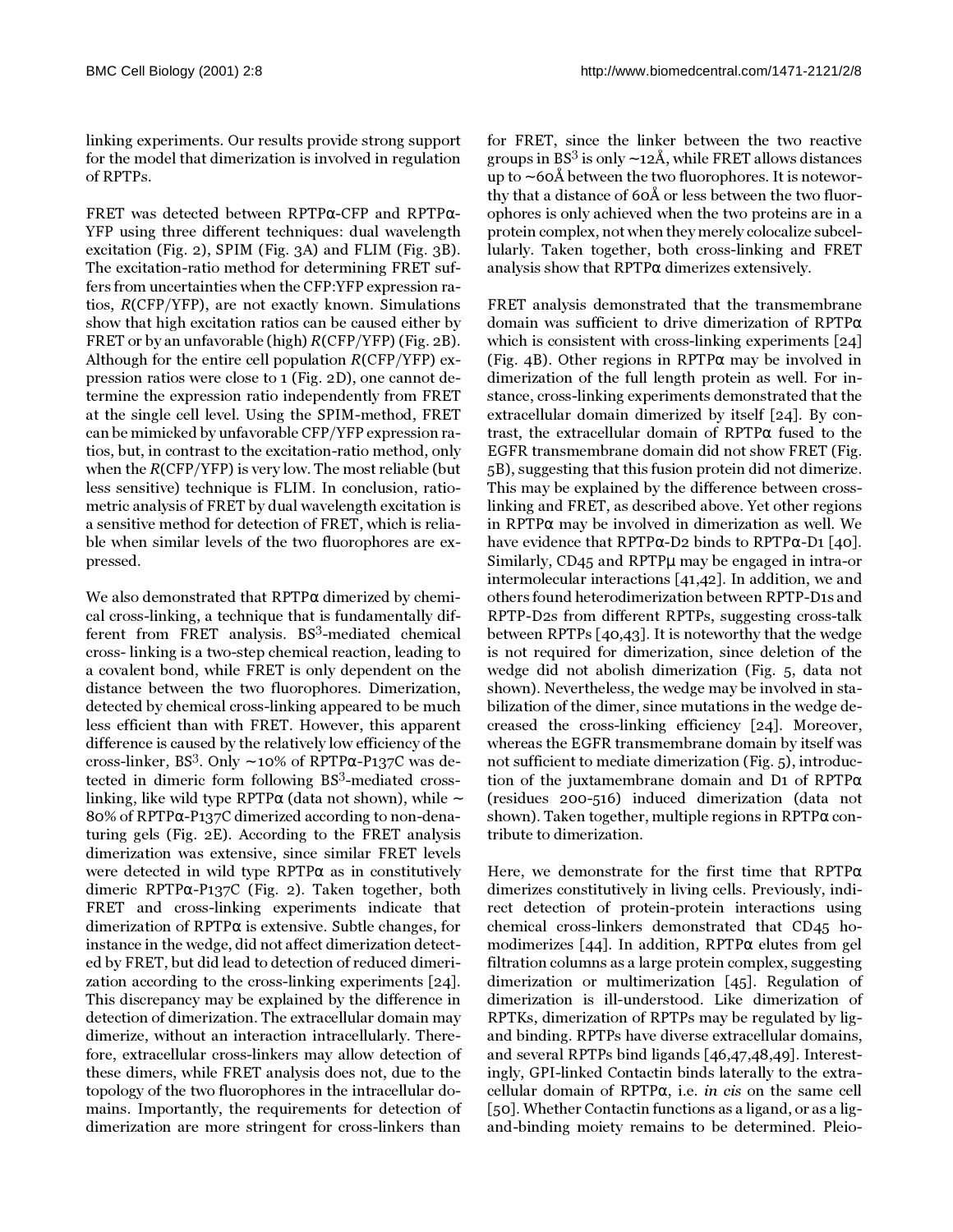trophin, a ligand of RPTPβ/ζ inactivates RPTPβ/ζ activity [\[5\]](#page-12-4). Whether ligand binding affects dimerization of any of these RPTPs remains to be determined. RPTPα dimerization was constitutive and extensive. The transmembrane domain of RPTPα by itself was sufficient to drive dimerization, suggesting that ligands are not required for dimerization. However, ligand binding may modulate the extent of RPTPα dimerization. Analysis of RPTP dimerization using FRET may provide a powerful means to screen for factors that modulate dimerization or monomerization, and FRET may facilitate analysis of the dynamics of RPTP dimerization.

Dimerization of RPTPs may negatively regulate their activity. Ligand-induced dimerization of EGFR/CD45 led to functional inactivation [[15](#page-12-14)]. Mutation of a single residue in the wedge of CD45 abolished ligand-induced inactivation [\[16\]](#page-12-15), strongly supporting the model that dimerization leads to wedge-mediated occlusion of the catalytic sites. We have demonstrated that constitutively dimeric RPTPα-P137C was inactive, since it failed to dephosphorylate and activate c-Src in vivo. Mutation of the wedge rendered RPTPα-P137C active, while it did not affect dimerization, demonstrating that inactivation of RP-TPs by dimerization was dependent on the wedge [\[23\]](#page-12-22). RPTPα-F135C with a disulfide bridge at position 135 dimerized constitutively, like RPTPα-P137C, but was still active, like wild type RPTPα. Apparently, dimerizationinduced inactivation requires a specific rotational coupling, i.e. the monomers in the inhibited dimer need to be oriented in a specific geometry with respect to each other [\[23](#page-12-22)]. Ligand binding to the extracellular domain may induce rotation of the monomers, relative to each other, thus leading to activation or inactivation of RPT-Pα, similar to ligand-induced rotation that has been suggested to activate RPTKs [\[51](#page-13-16)[,52](#page-13-17)].

Previously, we found that phorbol ester treatment of cells led to activation of RPTPα, and to phosphorylation of RPTPα Ser180 and Ser204 [[53](#page-13-18),[54\]](#page-13-19). These serine phosphorylation sites are localized close to the wedge, suggesting that phosphorylation of these sites may interfere with interactions of the wedge. Phosphorylation of Ser180 and Ser204 may not affect dimerization per se, but still may lead to opening up of the catalytic site and thus to activation of RPTPα.

Since the crystal structures of RPTPµ-D1 and LAR did not show dimers like RPTPα-D1 [[9,](#page-12-8)[11,](#page-12-10)[12\]](#page-12-11), the model that RPTPs are regulated by dimerization has been the subject of debate. The transmembrane domain of RPTPα was sufficient to drive dimerization. It will be interesting to see whether the transmembrane domains of other RP-TPs, including RPTPµ and LAR, drive dimerization as well. We propose that dimerization via the transmembrane domain of RPTPα provides a conformational basis for regulation by dimerization. Whether the dimer is inactive depends on the exact topology of the intracellular domain, which may be regulated by phosphorylation, by interaction with other proteins, or by rotational coupling for instance as a result of ligand binding to the extracellular domain. Here we demonstrate that RPTPα dimerized in living cells for the first time, providing strong support for the model that dimerization is involved in regulation of RPTP activity.

## **Materials and Methods** *Cells, plasmids and transfections*

SK-N-MC neuroepithelioma cells were grown in Dulbecco's Modified Eagle's Medium, supplemented with 10% Fetal Calf Serum. Expression vectors for chimeric RPT-Pα fusion proteins were generated by insertion of CFP and YFP [\[30\]](#page-12-29) (kind gift of Roger Y. Tsien) on PCR-amplified BglII-fragments into pSG-HA- RPTPα [\[55](#page-13-20)] in which BglII sites had been introduced at the appropriate sites, position 792, 516, 250 or 200 (numbering according to [[56](#page-13-21)]) by site-directed mutagenesis. In RPTPα-200∆ ED, the extracellular domain was deleted by deletion of an EcoNI-PstI fragment encompassing residues 30-129. RPTPα-EGFR-200 contains the extracellular domain of RPTP $\alpha$  (residues 1 - 142), fused to the transmembrane domain and 34 residues of the cytoplasmic domain of the EGFR (residues 646 - 702), comparable to RPTP $\alpha$  200-XFP. Expression vectors for EGFR-XFP were generated by insertion of CFP and YFP into the endogenous BglIIsite in the human EGFR (at position Ile923). SK-N-MC neuroepithelioma cells were grown on glass coverslips and transiently transfected with equal amounts (5-10 µg total plasmid DNA per 5 cm dish) of CFP- and YFP-fusion constructs by calcium phosphate precipitation exactly as described [\[55\]](#page-13-20) and assayed 48 h after transfection.

## *Fluorescence Resonance Energy Transfer*

For the FRET experiments, the cells were incubated at  $22^{\circ}$ C in a HEPES buffered saline buffer (140 mM NaCl;  $5 \text{ mM}$  KCl; 2 mM CaCl<sub>2</sub>; 2 mM MgCl2; 10 mM HEPES; 10 mM glucose; 0.1% BSA; pH 7.50). We used a Leitz orthoplan upright microscope (Leitz GMBH, Wetzlar, Germany) and a SPEX Fluorolog fluorimeter (SPEX Industries, NJ) with two excitation monochromators (slit width: 8 nm). Two filter sets (Ploemopak) were used, the "CFP" filter set (filter #1) with an RKP510 dichroic mirror and a 490 nm long-pass emission filter, and the "FRET" filter (filter #2), equipped with a dichroic mirror RKP510 (reflection short-pass filter) and a BP530-560 (band-pass) emission filter (Leitz GMBH, Wetzlar, Germany). The fluorescence intensity was quantified with a Photon Counting Tube (type 9862, EMI Limited, Middlesex, England). The fluorescence in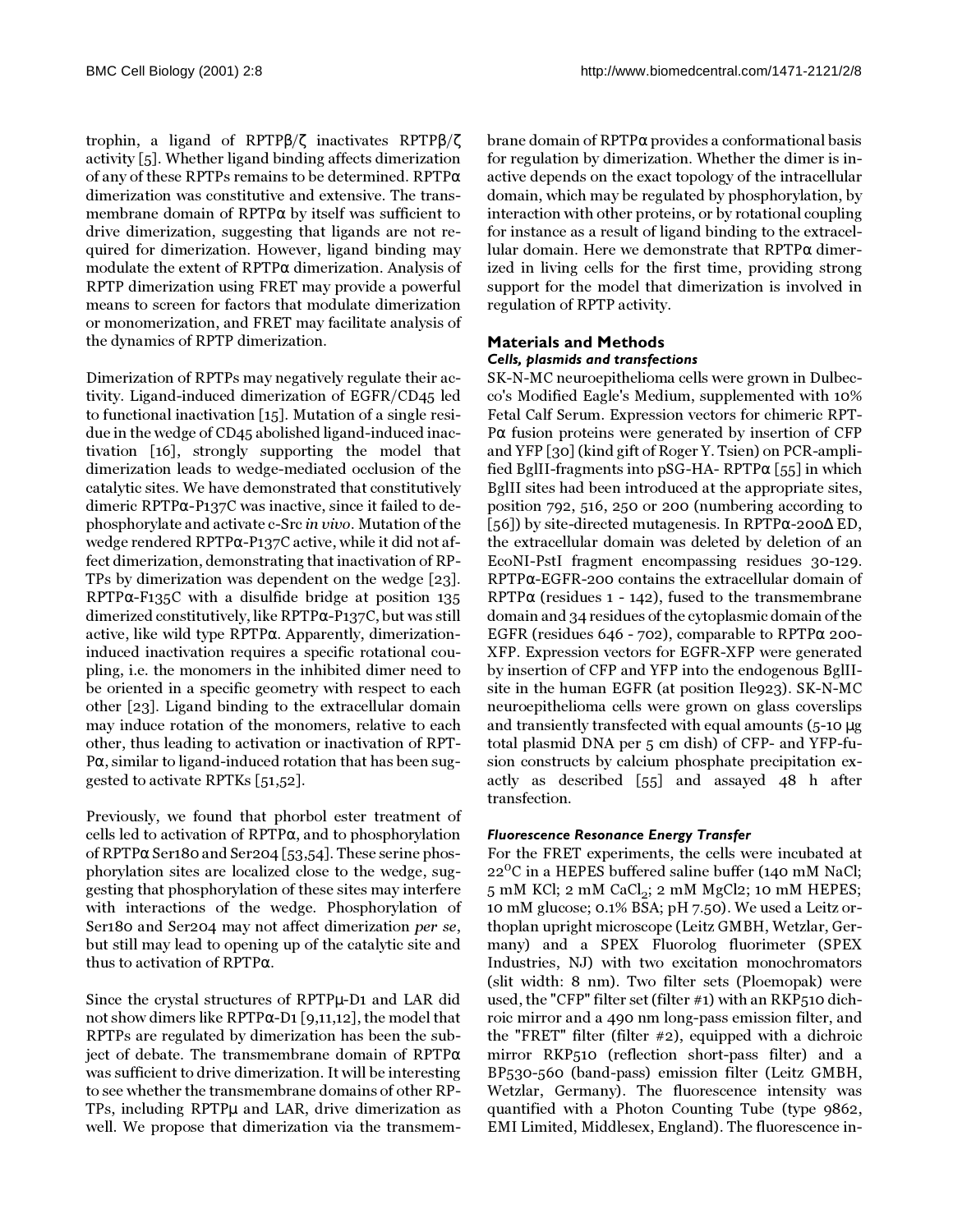tensities (obtained after excitation at 440 nm or 490 nm) were corrected for differences in excitation light intensities, using the reference photomultiplier. Fluorescence intensities were recorded from single living cells and corrected for background, using adjacent non-transfected cells. Routinely, we determined the  $F(440)$  and  $F(490)$ ratio in 5 or more individual cells that expressed both the CFP- and YFP-fusion proteins, using both filter sets. The ratio of  $F(440)$  and  $F(490)$  was determined using the FRET filter and consists of three terms: direct excitation of YFP, residual CFP fluorescence, and FRET, as indicated in the following formula:

```
\frac{F(440)}{F(490)} = \gamma \left( \frac{\varepsilon_{\rm SPP}(440)}{\varepsilon_{\rm SPP}(490)} + \frac{\varepsilon_{\rm CPP}(440)}{\varepsilon_{\rm SPP}(490)} \cdot R(\frac{\varepsilon_{\rm SPP}}{\sqrt{\gamma_{\rm P}}}) \cdot \mathsf{QE}(\frac{\varepsilon_{\rm SPP}}{\sqrt{\gamma_{\rm P}}}) + \alpha \cdot \mathsf{E} \cdot \frac{\varepsilon_{\rm CPP}(440)}{\varepsilon_{\rm SPP}(490)} \cdot \frac{R(\frac{\varepsilon_{\rm SPP}}{\sqrt{\gamma_{\rm P}}})}{R(\frac{\varepsilon_{\rm
```
In this formula,  $\gamma$  is a correction factor consisting of the relative transmission efficiencies of the microscope and the reflection efficiencies of the dichroic mirror at both excitation wavelengths. In our microscope γ was 1.0. The molar extinction coefficients,  $\varepsilon_{\text{CFP}}(440)$ ,  $\varepsilon_{\text{YFP}}(440)$ , and  $\varepsilon_{VFP}(490)$  are respectively, 32.5, 10.5 and 55.3 x 10<sup>3</sup> M<sup>-</sup>  $1 \text{cm}^{-1}$  [[31](#page-12-30)]. QE(CFP/YFP) is the detection efficiency ratio for CFP to YFP detection, and we estimated the ratio QE(CFP/YFP) to be 0.2, based on the emission spectra of CFP and YFP, and on the filter set used. R(CFP/YFP) is the molar expression ratio in the cells of CFP and YFPtagged fusion proteins.  $E$  is the FRET efficiency in a CFP and YFP labelled receptor dimer, which is dependent on the distance and orientation of the fluorophores. α is the degree of dimerization, ranging from 0 (no dimerization) to 1 (100% dimerization). The  $F(440)/F(490)$  ratio of cells expressing YFP fusion proteins only, was 0.16±0.04, consistent with the theoretical value (terms 2 and 3 of the formula are 0). In case there is no dimerization and/or FRET does not occur, term 3 in the formula above is 0 ( $\alpha$  and/or E is 0), and  $F(440)/F(490)$  is directly proportional to the  $R(CFP/YFP)$  (see Fig. [2B](#page-4-0)).  $F(440)$ /  $F(490)$  ranges from 0.25 to 0.37 if  $R(CFP/YFP)$  ranges from 0.5 to 1.5, and  $E^*\alpha$  = 0 (no FRET and/or dimeriza-tion) (Fig. [2](#page-4-0)B). If  $F(440)/F(490)$ >0.37 and  $R(CFP/YFP)$ is close to 1.0, then term 3 in the formula above must be >0, indicating that FRET occurs between CFP and YFP in dimers of RPTPα fusion proteins. Therefore, we set the threshold level of  $F(440)/F(490)$  for FRET and dimerization at 0.37.

## *FLIM and SPIM*

Both the SPIM and FLIM detector units were built on a Leica DMR upright epifluorescence microscope. Both detector systems are described in detail elsewhere [[28](#page-12-27),[38](#page-13-3)]. Briefly, FLIM was implemented in the frequency domain using a homodyne detection scheme and a (wide field) RF-modulated image intensifier-CCD-coupled detector unit, and the SPIM detector unit consisted

of an f/4 image spectrograph coupled to a back-illuminated chilled CCD camera.

For SPIM, excitation was provided by a 100 W Hg Arc lamp of which the 435 nm line was selected by inserting an Omega (Brattleboro, VT, USA) 435DF10 bandpass filter in the excitation light path. The excitation light was reflected onto the sample by an Omega 430DCLP dichroic mirror. A Leica 63x PL Apo water objective (NA = 1.2) was employed, using no coverslip, and immersing with HEPES buffered saline buffer (see above) at 20°C. Residual excitation light was rejected using a Schott (Mainz, Germany) GG455 longpass filter. In the spectrograph (Chromex 250 is (Chromex Inc., Albuquerque, NM, USA)) a 150 grooves/mm grating was used with a central wavelength of 500 nm. Single cells were positioned by aligning them across the entrance slit of the spectrograph (set at 200 µm width corresponding with a line of 3 µm width in the object plane). Acquisition time was 1-2 s. Regions of the image spectrum corresponding to the plasma membrane of labeled cells were distance averaged (typically 5-10 rows of pixels) and the resulting fluorescence spectra were corrected for background fluorescence and camera bias by background subtraction using an extracellular region just next to the plasma membrane region from the same spectral image.

For FLIM, the cells were excited with the 457 nm argonion laser line modulated at 60.116 MHz and the CFP fluorescence was selectively imaged using an Omega 470 DCLP dichroic mirror and an Omega 487RDF42 bandpass emission filter. 20 phase images (1-3 s each) were taken (10 with increasing and 10 with decreasing the phase allowing correction for photobleaching (which was less than 10% in all cases)). Reference phase settings and modulation were calibrated approximately every 30' by measuring a glass microcuvette filled with an erythrosine-B solution in water (single component fluorescence decay with a lifetime of 0.08 ns). The microscope setup, lifetime-image calculation and image processing are described in detail elsewhere [[28](#page-12-27)].

#### *Immunoblotting*

Following transient transfection the cells were lysed in cell lysis buffer (50 mM HEPES pH 7.4, 150 mM NaCl, 1.5 mM  $MgCl<sub>2</sub>$ , 1 mM EGTA, 1% Triton X-100, 10% glycerol, 10 u/ml aprotinin, 1  $\mu$ M pMSF, 200  $\mu$ M sodium orthovanadate), and the amount of protein in the lysates was determined. Subsequently, cell lysates containing equal amounts of protein were loaded on SDS-PAGE gels (7.5 - 12.5%, depending on the size of the construct). The material on the gels was blotted onto PVDF membranes by semi-dry blotting. The blots were blocked with 5% non-fat milk in TBS-T (50 mM Tris pH 8.0, 150 mM Na-Cl, 0.05% Tween-20) for 1 h, incubated with antibody in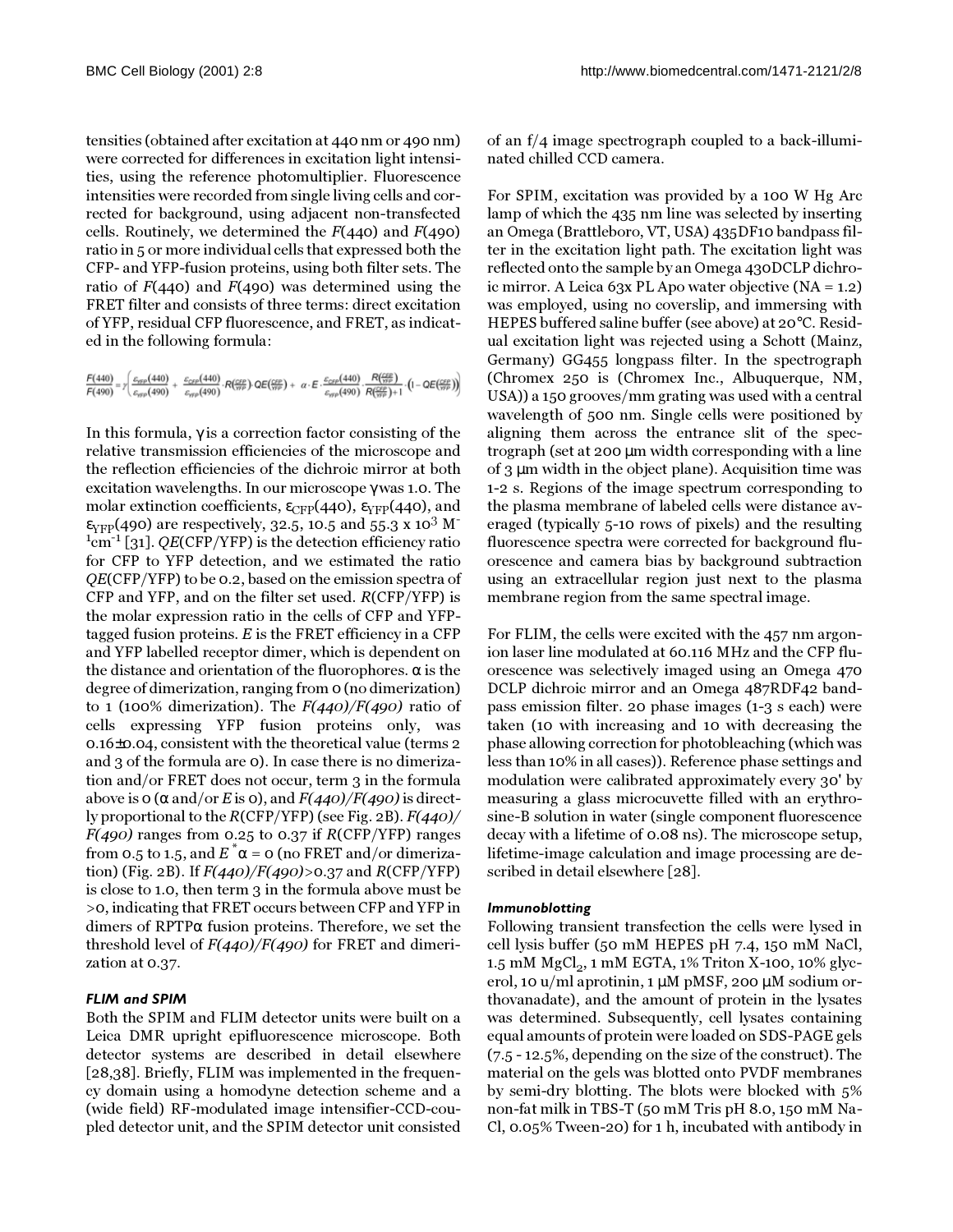milk for 1.5 h, washed extensively and incubated with the appropriate horseradish peroxidase-conjugated secondary antibody for 1 h. Following extensive washing in TBS-T, the blots were developed using enhanced chemiluminescence. We used anti-GFP MAb (Transduction Labs, Lexington, KY), anti-HA-tag MAb (12CA5), and affinity purified anti-RPTPα antibodies, raised against the complete cytoplasmic domain (#5478) [\[57](#page-13-22)] as primary antibodies.

#### *Chemical cross-linking*

Prior to cross-linking, transiently transfected SK-N-MC neuroepithelioma cells were washed twice with ice cold phosphate-buffered saline (PBS). Subsequently, the cells were incubated with 2 mg/ml bis [sulfosuccinimidyl]suberate, BS<sup>3</sup> (Pierce, Rockford, IL) in PBS for 1 h on ice. Following cross-linking, the cells were washed twice with ice cold PBS, and the cross-linker was quenched with 50 mM Tris for 15 min. The cells were lysed and aliquots of the lysates were run on a 5% SDS-PAGE gel, blotted and probed, using anti-HA-tag antibodies as described above.

#### **Abbreviations**

The abbreviations used are: RPTK, receptor protein-tyrosine kinase; RPTP, receptor protein-tyrosine phosphatase; FRET, fluorescence resonance energy transfer; GFP, green fluorescent protein; CFP, cyan fluorescent protein; YFP, yellow fluorescent protein; pTyr, phosphotyrosine; EGFR, epidermal growth factor receptor; SPIM, spectral imaging microscopy; FLIM, fluorescence lifetime imaging microscopy.

#### **Acknowledgements**

The authors would like to thank Roger Y. Tsien for the CFP- and YFP-cD-NAs. G.J. is supported by a fellowship from the American Cancer Society. T.H. is a Frank and Else Schilling American Cancer Society Research Professor. This work was supported by grants from the National Cancer Institute (T.H.), the Royal Netherlands Academy of Arts and Sciences (T.W.J.G), and the Dutch Cancer Society (J.O. and J.d.H.).

#### **References**

- <span id="page-12-0"></span>1. [Hunter T:](http://www.ncbi.nlm.nih.gov/entrez/query.fcgi?cmd=Retrieve&db=PubMed&dopt=Abstract&list_uids=7834742) **Protein kinases and phosphatases: the yin and yang of protein phosphorylation and signaling.** *Cell* 1995, **80**:225-236
- <span id="page-12-1"></span>2. [den Hertog J:](http://www.ncbi.nlm.nih.gov/entrez/query.fcgi?cmd=Retrieve&db=PubMed&dopt=Abstract&list_uids=10415342) **Protein-tyrosine phosphatases in development.** *Mech. Dev.* 1999, **85**:3-14
- <span id="page-12-2"></span>3. [Neel BG, Tonks NK:](http://www.ncbi.nlm.nih.gov/entrez/query.fcgi?cmd=Retrieve&db=PubMed&dopt=Abstract&list_uids=9069265) **Protein tyrosine phosphatases in signal transduction.** *Curr. Opin. Cell Biol.* 1997, **9**:193-204
- <span id="page-12-3"></span>4. [Van Vactor D, O'Reilly AM, Neel BG:](http://www.ncbi.nlm.nih.gov/entrez/query.fcgi?cmd=Retrieve&db=PubMed&dopt=Abstract&list_uids=9529614) **Genetic analysis of protein tyrosine phosphatases.** *Curr. Opin. Genet. Dev.* 1998, **8**:112-126
- <span id="page-12-4"></span>5. [Meng K, Rodriguez-Pena A, Dimitrov T, Chen W, Yamin M, Noda M,](http://www.ncbi.nlm.nih.gov/entrez/query.fcgi?cmd=Retrieve&db=PubMed&dopt=Abstract&list_uids=10706604) [Deuel TF:](http://www.ncbi.nlm.nih.gov/entrez/query.fcgi?cmd=Retrieve&db=PubMed&dopt=Abstract&list_uids=10706604) **Pleiotrophin signals increased tyrosine phosphorylation of beta beta-catenin through inactivation of the intrinsic catalytic activity of the receptor-type protein tyrosine phosphatase beta/zeta.** *Proc. Natl. Acad. Sci. U.S.A.* 2000, **97**:2603- 2608
- <span id="page-12-5"></span>6. [Lemmon MA, Schlessinger J:](http://www.ncbi.nlm.nih.gov/entrez/query.fcgi?cmd=Retrieve&db=PubMed&dopt=Abstract&list_uids=7855887) **Regulation of signal transduction and signal diversity by receptor oligomerization.** *Trends. Biochem. Sci.* 1994, **19**:459-463
- <span id="page-12-6"></span>7. [Weiss A, Schlessinger J:](http://www.ncbi.nlm.nih.gov/entrez/query.fcgi?cmd=Retrieve&db=PubMed&dopt=Abstract&list_uids=9708728) **Switching signals on or off by receptor dimerization.** *Cell* 1998, **94**:277-280
- <span id="page-12-7"></span>8. [Barford D, Flint AJ, Tonks NK:](http://www.ncbi.nlm.nih.gov/entrez/query.fcgi?cmd=Retrieve&db=PubMed&dopt=Abstract&list_uids=8128219) **Crystal structure of human protein tyrosine phosphatase 1B.** *Science* 1994, **263**:1397-1404
- <span id="page-12-8"></span>9. [Bilwes AM, den Hertog J, Hunter T, Noel JP:](http://www.ncbi.nlm.nih.gov/entrez/query.fcgi?cmd=Retrieve&db=PubMed&dopt=Abstract&list_uids=8700232) **Structural basis for inhibition of receptor protein-tyrosine phosphatase-alpha by dimerization.** *Nature* 1996, **382**:555-559
- <span id="page-12-9"></span>10. [Hof P, Pluskey S, Dhe-Paganon S, Eck MJ, Shoelson SE:](http://www.ncbi.nlm.nih.gov/entrez/query.fcgi?cmd=Retrieve&db=PubMed&dopt=Abstract&list_uids=9491886) **Crystal structure of the tyrosine phosphatase SHP-2.** *Cell* 1998, **92**:441-450
- <span id="page-12-10"></span>11. [Hoffmann KM, Tonks NK, Barford D:](http://www.ncbi.nlm.nih.gov/entrez/query.fcgi?cmd=Retrieve&db=PubMed&dopt=Abstract&list_uids=9346878) **The crystal structure of domain 1 of receptor protein-tyrosine phosphatase mu.** *J. Biol. Chem.* 1997, **272**:27505-27508
- <span id="page-12-11"></span>12. [Nam HJ, Poy F, Krueger NX, Saito H, Frederick CA:](http://www.ncbi.nlm.nih.gov/entrez/query.fcgi?cmd=Retrieve&db=PubMed&dopt=Abstract&list_uids=10338209) **Crystal structure of the tandem phosphatase domains of RPTP LAR.** *Cell* 1999, **97**:449-457
- <span id="page-12-12"></span>13. [Stuckey JA, Schubert HL, Fauman EB, Zhang ZY, Dixon JE, Saper MA:](http://www.ncbi.nlm.nih.gov/entrez/query.fcgi?cmd=Retrieve&db=PubMed&dopt=Abstract&list_uids=8052312) **Crystal structure of Yersinia protein tyrosine phosphatase at 2.5 A and the complex with tungstate.** *Nature* 1994, **370**:571- 575
- <span id="page-12-13"></span>14. [Yang J, Liang X, Niu T, Meng W, Zhao Z, Zhou GW:](http://www.ncbi.nlm.nih.gov/entrez/query.fcgi?cmd=Retrieve&db=PubMed&dopt=Abstract&list_uids=9774441) **Crystal structure of the catalytic domain of protein-tyrosine phosphatase SHP-1.** *J. Biol. Chem.* 1998, **273**:28199-28207
- <span id="page-12-14"></span>15. [Desai DM, Sap J, Schlessinger J, Weiss A:](http://www.ncbi.nlm.nih.gov/entrez/query.fcgi?cmd=Retrieve&db=PubMed&dopt=Abstract&list_uids=8490965) **Ligand-mediated negative regulation of a chimeric transmembrane receptor tyrosine phosphatase.** *Cell* 1993, **73**:541-554
- <span id="page-12-15"></span>16. [Majeti R, Bilwes AM, Noel JP, Hunter T, Weiss A:](http://www.ncbi.nlm.nih.gov/entrez/query.fcgi?cmd=Retrieve&db=PubMed&dopt=Abstract&list_uids=9417031) **Dimerization-induced inhibition of receptor protein tyrosine phosphatase function through an inhibitory wedge.** *Science* 1998, **279**:88-91
- <span id="page-12-16"></span>17. [Majeti R, Xu Z, Parslow TG, Olson JL, Daikh DI, Killeen N, Weiss A:](http://www.ncbi.nlm.nih.gov/entrez/query.fcgi?cmd=Retrieve&db=PubMed&dopt=Abstract&list_uids=11163182) **An Inactivating Point Mutation in the Inhibitory Wedge of CD45 Causes Lymphoproliferation and Autoimmunity.** *Cell* 2000, **103**:1059-1070
- <span id="page-12-17"></span>18. [den Hertog J, Pals CE, Peppelenbosch MP, Tertoolen LG, de Laat SW,](http://www.ncbi.nlm.nih.gov/entrez/query.fcgi?cmd=Retrieve&db=PubMed&dopt=Abstract&list_uids=7691597) [Kruijer W:](http://www.ncbi.nlm.nih.gov/entrez/query.fcgi?cmd=Retrieve&db=PubMed&dopt=Abstract&list_uids=7691597) **Receptor protein tyrosine phosphatase alpha activates pp60c-src and is involved in neuronal differentiation.** *EMBO J.* 1993, **12**:3789-3798
- <span id="page-12-18"></span>19. [Ponniah S, Wang DZ, Lim KL, Pallen CJ:](http://www.ncbi.nlm.nih.gov/entrez/query.fcgi?cmd=Retrieve&db=PubMed&dopt=Abstract&list_uids=10339428) **Targeted disruption of the tyrosine phosphatase PTPalpha leads to constitutive downregulation of the kinases Src and Fyn.** *Curr. Biol.* 1999, **9**:535-538
- <span id="page-12-19"></span>20. [Su J, Muranjan M, Sap J:](http://www.ncbi.nlm.nih.gov/entrez/query.fcgi?cmd=Retrieve&db=PubMed&dopt=Abstract&list_uids=10339427) **Receptor protein tyrosine phosphatase alpha activates Src-family kinases and controls integrin-mediated responses in fibroblasts.** *Curr. Biol.* 1999, **9**:505-511
- <span id="page-12-20"></span>21. [Zheng XM, Wang Y, Pallen CJ:](http://www.ncbi.nlm.nih.gov/entrez/query.fcgi?cmd=Retrieve&db=PubMed&dopt=Abstract&list_uids=1383828) Cell transformation and activa**tion of pp60c-src by overexpression of a protein tyrosine phosphatase.** *Nature* 1992, **359**:336-339
- <span id="page-12-21"></span>22. [Zheng XM, Resnick RJ, Shalloway D:](http://www.ncbi.nlm.nih.gov/entrez/query.fcgi?cmd=Retrieve&db=PubMed&dopt=Abstract&list_uids=10698938) **A phosphotyrosine displacement mechanism for activation of Src by PTPalpha.** *EMBO J.* 2000, **19**:964-978
- <span id="page-12-22"></span>23. [Jiang G, den Hertog J, Su J, Noel J, Sap J, Hunter T:](http://www.ncbi.nlm.nih.gov/entrez/query.fcgi?cmd=Retrieve&db=PubMed&dopt=Abstract&list_uids=10524630) **Dimerization inhibits the activity of receptor-like protein-tyrosine phosphatase-alpha.** *Nature* 1999, **401**:606-610
- <span id="page-12-23"></span>24. [Jiang G, den Hertog J, Hunter T:](http://www.ncbi.nlm.nih.gov/entrez/query.fcgi?cmd=Retrieve&db=PubMed&dopt=Abstract&list_uids=10913175) **Receptor-like Protein Tyrosine Phosphatase alpha homodimerizes on the cell surface.** *Mol. Cell Biol.* 2000, **20**:5917-5929
- <span id="page-12-24"></span>25. Clegg RM: **Fluorescence resonance energy transfer.**1996179- 252
- <span id="page-12-25"></span>26. [Selvin PR:](http://www.ncbi.nlm.nih.gov/entrez/query.fcgi?cmd=Retrieve&db=PubMed&dopt=Abstract&list_uids=7752929) **Fluorescence resonance energy transfer.** *Meth. Enzymol.* 1995, **246**:300-334
- <span id="page-12-26"></span>27. [Wu P, Brand L:](http://www.ncbi.nlm.nih.gov/entrez/query.fcgi?cmd=Retrieve&db=PubMed&dopt=Abstract&list_uids=8053542) **Resonance energy transfer: methods and applications.** *Anal. Biochem.* 1994, **218**:1-13
- <span id="page-12-27"></span>28. Gadella TWJ: **Fluorescence Lifetime Imaging Microscopy (FLIM): Instrumentation and Applications.**1999, **2nd**:467-479
- <span id="page-12-28"></span>29. [Pollok BA, Heim R:](http://www.ncbi.nlm.nih.gov/entrez/query.fcgi?cmd=Retrieve&db=PubMed&dopt=Abstract&list_uids=10087619) **Using GFP in FRET-based applications.** *Trends. Cell Biol.* 1999, **9**:57-60
- <span id="page-12-29"></span>30. [Miyawaki A, Llopis J, Heim R, McCaffery JM, Adams JA, Ikura M, Tsien](http://www.ncbi.nlm.nih.gov/entrez/query.fcgi?cmd=Retrieve&db=PubMed&dopt=Abstract&list_uids=9278050) [RY:](http://www.ncbi.nlm.nih.gov/entrez/query.fcgi?cmd=Retrieve&db=PubMed&dopt=Abstract&list_uids=9278050) **Fluorescent indicators for Ca2+ based on green fluorescent proteins and calmodulin.** *Nature* 1997, **388**:882-887
- <span id="page-12-30"></span>31. [Tsien RY:](http://www.ncbi.nlm.nih.gov/entrez/query.fcgi?cmd=Retrieve&db=PubMed&dopt=Abstract&list_uids=9759496) **The green fluorescent protein.** *Annu. Rev. Biochem.* 1998, **67**:509-544
- <span id="page-12-31"></span>32. [Mahajan NP, Linder K, Berry G, Gordon GW, Heim R, Herman B:](http://www.ncbi.nlm.nih.gov/entrez/query.fcgi?cmd=Retrieve&db=PubMed&dopt=Abstract&list_uids=9624685) **Bcl-2 and Bax interactions in mitochondria probed with green fluorescent protein and fluorescence resonance energy transfer.** *Nat. Biotechnol.* 1998, **16**:547-552
- <span id="page-12-32"></span>33. [Day RN:](http://www.ncbi.nlm.nih.gov/entrez/query.fcgi?cmd=Retrieve&db=PubMed&dopt=Abstract&list_uids=9731708) **Visualization of Pit-1 transcription factor interactions in the living cell nucleus by fluorescence resonance energy transfer microscopy.** *Mol. Endocrinol.* 1998, **12**:1410-1419
- <span id="page-12-33"></span>Damelin M, Silver PA: Mapping interactions between nuclear **transport factors in living cells reveals pathways through the nuclear pore complex.** *Mol. Cell* 2000, **5**:133-140